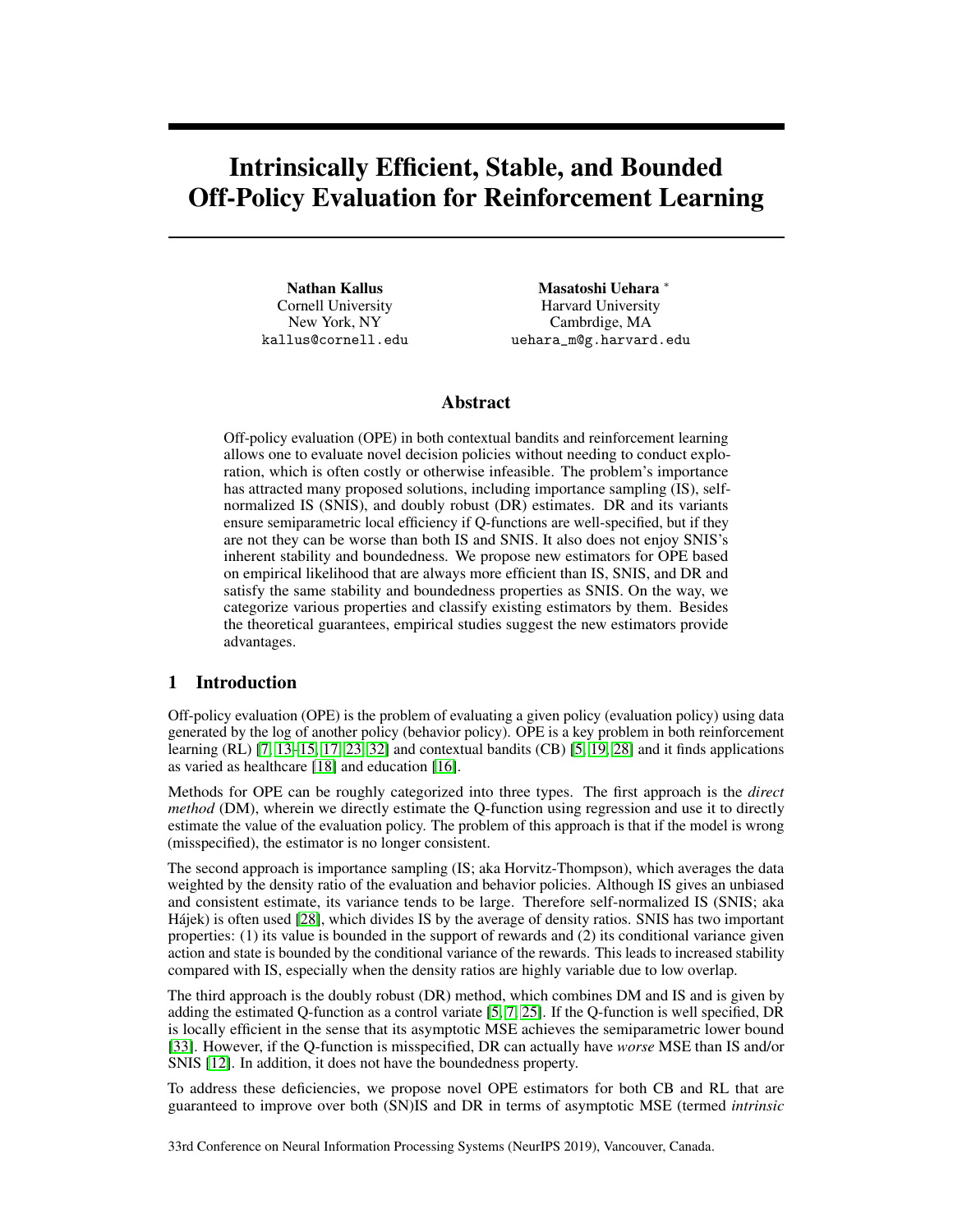<span id="page-1-0"></span>Table 1: Comparison of policy evaluation methods. The notation (\*) means proposed estimator. The notation # means partially satisfied, as discussed in the text. (S)IS and SN(S)IS refer either to stepwise or non-stepwise.

|                      |  |  |  | DM (S)IS SN(S)IS DR SNDR MDR REG(*) SNREG(*) EMP(*) |  |
|----------------------|--|--|--|-----------------------------------------------------|--|
| Consistency          |  |  |  |                                                     |  |
| Local efficiency     |  |  |  |                                                     |  |
| Intrinsic efficiency |  |  |  |                                                     |  |
| <b>Boundedness</b>   |  |  |  |                                                     |  |
| Stability            |  |  |  |                                                     |  |

*efficiency*) and at the same time also satisfy the same boundedness and stability properties of SNIS, in addition to the consistency and local efficiency of existing DR methods. See Table [1.](#page-1-0) Our general strategy to obtain these estimators is to (1) make a parametrized class of estimators that includes IS, SNIS, and DR and (2) choose the parameter using either a regression way (REG) or an empirical likelihood way (EMP). The benefit of these new properties in practice is confirmed by experiments in both CB and RL settings.

## 2 Sequential Decision Processes and Off Policy Evaluation

A sequential decision process is defined by a tuple  $(X, \mathcal{A}, P, R, P_0, \gamma)$ , where X and A are the state and action spaces,  $P_r(x, a)$  is the distribution of the bounded random variable  $r(x, a) \in [0, R_{\text{max}}]$ being the immediate reward of taking action a in state x,  $P(\cdot|x, a)$  is the transition probability distribution,  $P_0$  is the initial state distribution, and  $\gamma \in [0,1]$  is the discounting factor. A policy  $\pi : \mathcal{X} \times \mathcal{A} \to [0,1]$  assigns each state  $x \in \mathcal{X}$  a distribution over actions with  $\pi(a|x)$  being the probability of taking actions a into x. We denote  $\mathcal{H}_{T-1} = (x_0, a_0, r_0, \dots, x_{T-1}, a_{T-1}, r_{T-1})$  as a T-step trajectory generated by policy  $\pi$ , and define  $R_{T-1}(\mathcal{H}_{T-1}) = \sum_{t=0}^{T-1} \gamma^t r_t$ , which is the return of trajectory. Our task is to estimate

 $\beta_T^{\pi} = \mathbb{E}[R_{T-1}(\mathcal{H}_{T-1})]$  (policy value).

We further define the value function  $V^{\pi}(x)$  and Q-function  $Q^{\pi}(x, a)$  of a policy  $\pi$ , respectively, as the expectation of the return of a  $T$ -step trajectory generated by starting at state  $x$  and state-action pair  $(x, a)$ . Note that the contextual bandit setting is a special case when  $T = 1$ .

The off-policy evaluation (OPE) problem is to estimate  $\beta^* = \beta_T^{\pi_e}$  for the evaluation policy  $\pi_e$  from n observation of T-step trajectories  $\mathcal{D} = \{\mathcal{H}_{T-1}^{(i)}\}_{i=1}^n$  independently generated by the behavior policy  $\pi_b$ . Here, we assume an overlap condition: for all state-action pair  $(x, a) \in \mathcal{X} \times \mathcal{A}$  if  $\pi_b(a|x) = 0$ then  $\pi_e(a|x) = 0$ . Throughout, expectations E[·] are taken with respect to a behavior policy. For any function of the trajectory, we let

$$
E_n[f(\mathcal{H}_{T-1})] = n^{-1} \sum_{i=1}^n f(\mathcal{H}_{T-1}^{(i)}).
$$

Asmse[ $\cdot$ ] denotes asymptotic MSE in terms of the first order; *i.e.*, Asmse[ $\hat{\beta}$ ] = MSE[ $\hat{\beta}$ ] + o( $n^{-1}$ ).

The cumulative importance ratio from time step  $t_1$  to time step  $t_2$  is

$$
\omega_{t_1:t_2} = \prod_{t=t_1}^{t_2} \pi_e(a_t|x_t) / \pi_b(a_t|x_t),
$$

where the empty product is 1. We assume that this weight is bounded for simplicity.

## 2.1 Existing Estimators and Properties

We summarize three types of estimators. Some estimators depend on a model  $q(x, a; \tau)$  with parameter  $\tau \in \Theta_{\tau}$  for the Q-function  $Q^{\tau e}(x, a)$ . We say the model is correct or well-specified if there is some  $\tau_0$  such that  $Q^{\pi_e}(x, a) = q(x, a; \tau_0)$  and otherwise we say it is wrong or misspecified. Throughout, we make the following assumption about the model

**Assumption 2.1.** *(a1)*  $\Theta_{\tau}$  *is compact, (a2)*  $|q(x, a; \tau)| \le R_{\text{max}}$ .

**Direct estimator:** DM is given by fitting  $\hat{\tau}$ , *e.g.*, by least squares, and then plugging this into

$$
\hat{\beta}_{\rm dm} = E_n \left[ \sum_{a \in \mathcal{A}} \pi_e(a | x_0^{(i)} ) q(x_0^{(i)}, a; \hat{\tau}) \right]. \tag{1}
$$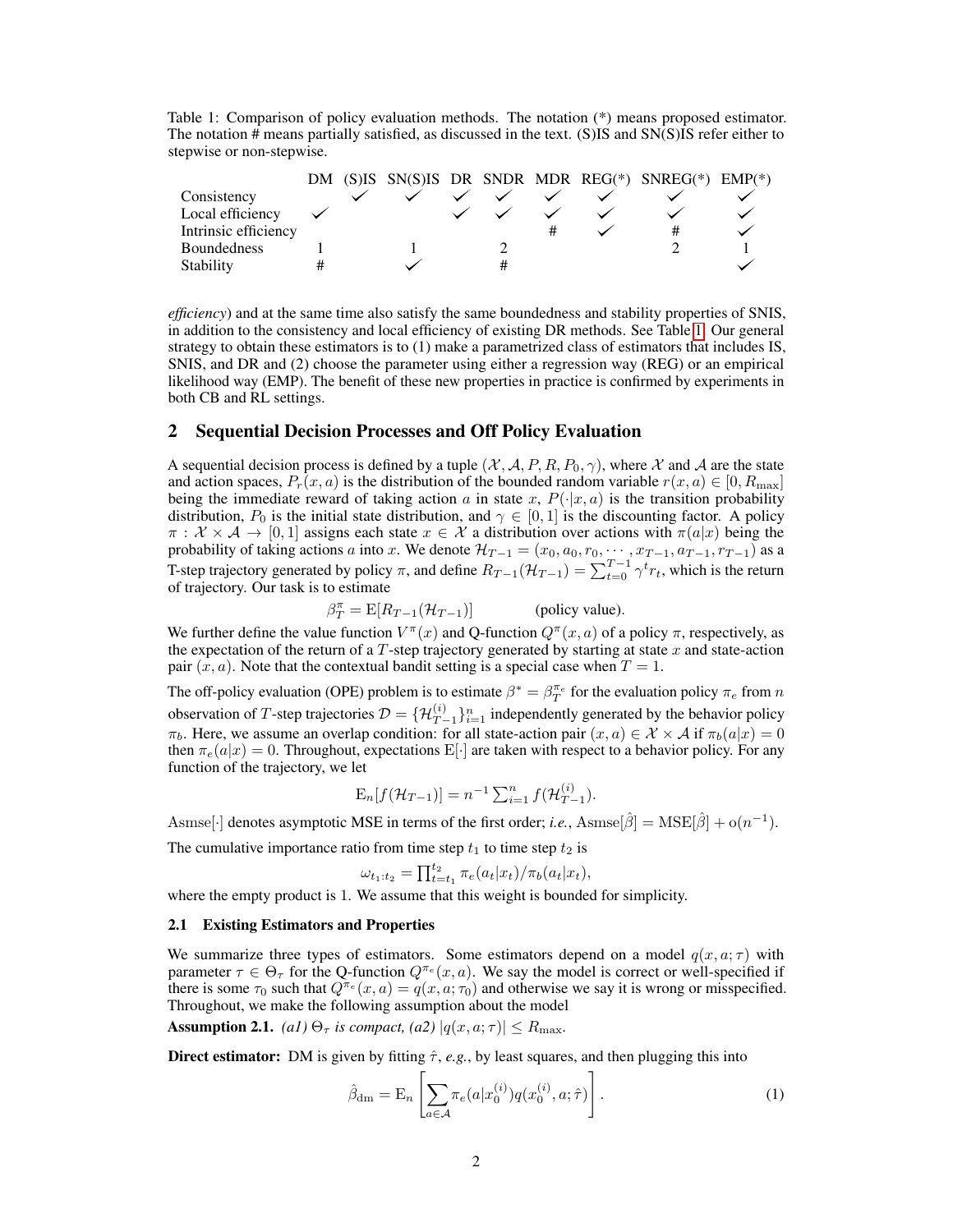When this model is correct,  $\hat{\beta}_{dm}$  is both consistent for  $\beta^*$  and locally efficient in that its asymptotic MSE is minimized among the class of all estimators consistent for  $\beta^*$  [\[19,](#page-9-2) [33\]](#page-9-6).

<span id="page-2-1"></span>**Definition 2.1** (Local efficiency). *When the model*  $q(x, a; \tau)$  *is well-specified, the estimator achieves the efficiency bound.*

However, all of models are wrong to some extent. In this sense, even if the sample size goes to infinity,  $\hat{\beta}_{\text{dm}}$  might not be consistent.

## **Definition 2.2** (Consistency). The estimator is consistent for  $\beta^*$  irrespective of model specification.

 $EMP = REG = DR$ Importance sampling estimators: IS and step-wise IS (SIS) are defined respectively as

$$
\hat{\beta}_{\text{is}} = \mathbf{E}_n \left[ \omega_{0:T-1} \sum_{t=0}^{T-1} \gamma^t r_t \right], \ \hat{\beta}_{\text{sis}} = \mathbf{E}_n \left[ \sum_{t=0}^{T-1} \omega_{0:t} \gamma^t r_t \right].
$$

The weights  $\omega_{0:t}$  are assumed known here as is common in RL; otherwise they can either be estimated directly or chosen by optimal balance [\[1,](#page-8-7) [8,](#page-8-8) [9\]](#page-8-9). Both IS and SIS satisfy consistency but the MSE of SIS estimator is smaller than regular IS estimator by the law of total variance [\[27\]](#page-9-7). The self-normalized versions of these estimators are:

$$
\hat{\beta}_{\text{snis}} = \frac{\mathbf{E}_n \left[ \omega_{0:T-1} \sum_{t=0}^{T-1} \gamma^t r_t \right]}{\mathbf{E}_n[\omega_{0:T-1}]} , \quad \hat{\beta}_{\text{snsis}} = \mathbf{E}_n \left[ \sum_{t=0}^{T-1} \frac{\omega_{0:t}}{\mathbf{E}_n[\omega_{0:t}]} \gamma^t r_t \right].
$$
 (b) M

SN(S)IS have two advantages over (S)IS. First, they are both 1-bounded asymptotic MSEs in that they are bounded by the theoretical upper bound of reward.

**Definition 2.3** ( $\alpha$ -Boundedness). *The estimator is bounded by*  $\alpha \sum_{t=0}^{T-1} \gamma^t R_{\text{max}}$ .

1-boundedness is the best we can achieve where  $\alpha$ -boundedness for any  $\alpha > 1$  is a weaker property. Second, their conditional variance given state and action data are no larger than the conditional variance of any reward, to which we refer as *stability*.

**Definition 2.4** (Stability). Let  $\mathcal{D}_{x,a} = \{(x_t^{(i)}, a_t^{(i)}) : i \leq n, t \leq T-1\}$  denote that action-state data. If the conditional variance of  $\sum_{t=1}^{T-1} \gamma^t r_t^{(i)}$ , given  $\mathcal{D}_{x,a}$ , is bounded by  $\sigma^2$ , then the conditional *variance of the estimator, given*  $\mathcal{D}_{x,a}$ *, is also bounded by*  $\sigma^2$ *.* 

Unlike efficiency, boundedness and stability are finite-sample properties. Notably (S)IS lacks both of these properties, which explains its unstable performance in practice, especially when density ratios can be very large. While boundedness can be achieved by a simple truncation, stability cannot.

**Doubly robust estimators:** A DR estimator for RL [\[7,](#page-8-0) [32\]](#page-9-1) is given by fitting  $\hat{\tau}$  and plugging it into

<span id="page-2-0"></span>
$$
\hat{\beta}_{\rm dr} = \hat{\beta}_d(\{q(x, a; \hat{\tau})\}_{t=0}^{T-1}),
$$

where for any collection of functions  $\{m_t\}_{t=0}^{T-1}$  (known as control variates) we let

$$
\hat{\beta}_d(\{m_t\}_{t=0}^{T-1}) = \mathcal{E}_n \left[ \sum_{t=0}^{T-1} \gamma^t \omega_{0:t} r_t - \gamma^t \left( \omega_{0:t} m_t(x_t, a_t) - \omega_{0:t-1} \left( \sum_{a \in A} m_t(x_t, a) \pi_e(a | x_t) \right) \right) \right].
$$
\n(2)

The DR estimator is both consistent and locally efficient. Recently, this approach to efficient OPE has been extended to Markov decision process [\[10\]](#page-8-10) and infinite-horizon problems [\[11\]](#page-8-11); in this paper we focus on the more general sequential decision process. Instead of using a plug-in estimate of  $\tau$ in eq. [2,](#page-2-0) [\[4,](#page-8-12) [6,](#page-8-13) [26\]](#page-9-8) further suggest that to pick  $\hat{\tau}$  to minimize an estimate of the asymptotic variance of  $\hat{\beta}_d(\{q(x, a; \tau)\}_{t=0}^{T-1})$ , leading to the MDR estimator [\[6\]](#page-8-13) for OPE. However, DR and MDR satisfy neither boundedness nor stability. Replacing,  $\omega_{0:t}$  with its self-normalized version  $\omega_{0:t}/E_n$   $[\omega_{0:t}]$ in [\(2\)](#page-2-0) leads to SNDR [\[24,](#page-9-9) [32\]](#page-9-1) (aka WDR), but it only satisfies these properties partially: it's only 2-bounded and partially stable (see Appendix B).

Moreover, if the model is incorrectly specified, (M)DR may have MSE that is worse than any of the four (SN)(S)IS estimators. [\[12\]](#page-8-6) also experimentally showed that the performance of  $\hat{\beta}_{dr}$  might be very bad in practice when the model is wrong.

We therefore define *intrinsic efficiency* as an additional desiderata, which prohibits this from occurring.

(a) Well-specified  $EMP = REG$  $\overline{\phantom{1}}$ IS, SNIS, DR isspecified l: Order of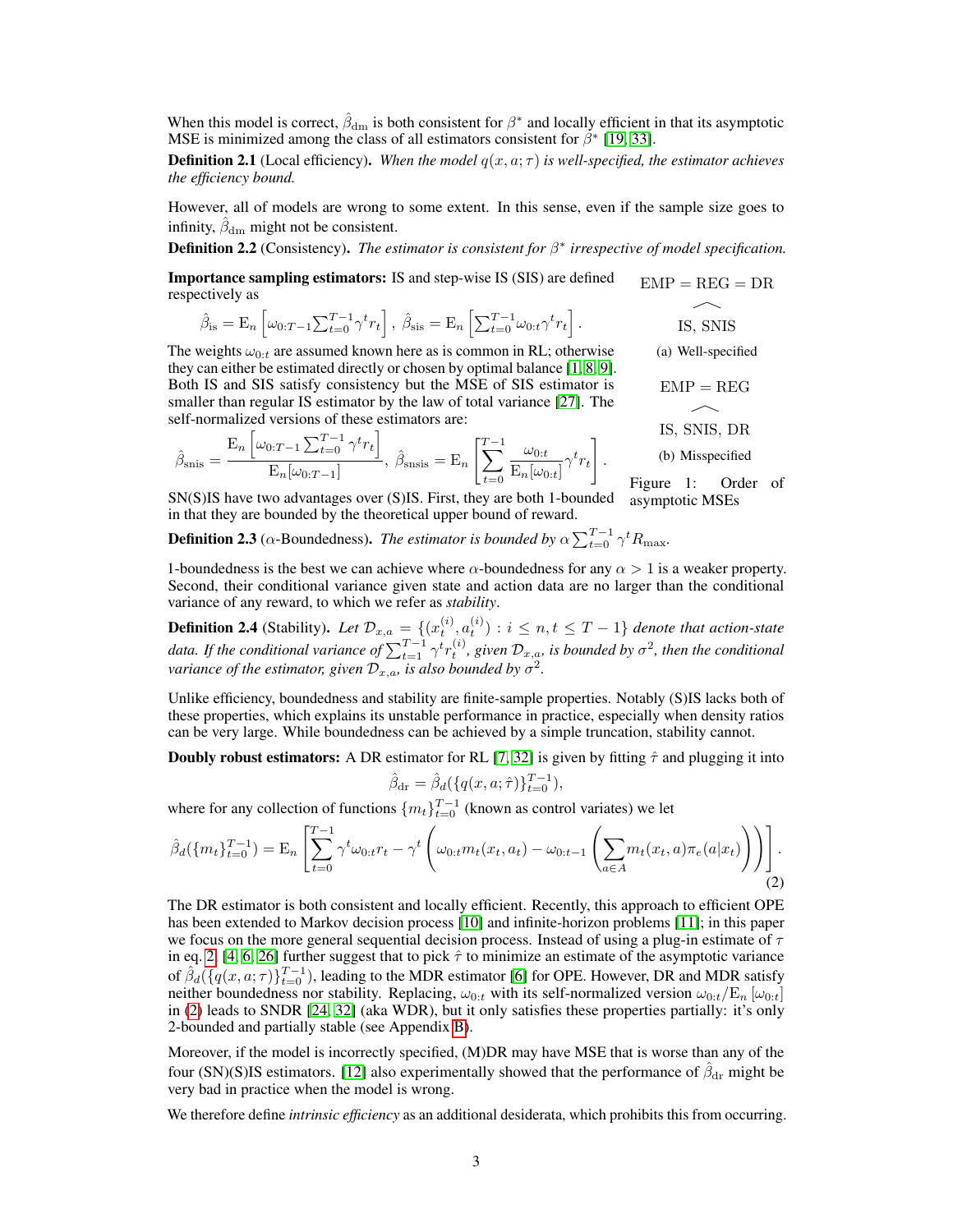<span id="page-3-0"></span>Definition 2.5 (Intrinsic efficiency). *The asymptotic MSE of the estimator is smaller than that of any*  $of \hat{\beta}_{\rm sis}, \hat{\beta}_{\rm ins}, \hat{\beta}_{\rm snis}, \hat{\beta}_{\rm dr},$  irrespective of model specification.

MDR can be seen as motivated by a variant of intrinsic efficiency against only DR (hence the  $#$ in Table [1\)](#page-1-0). Although this is not precisely proven in [\[6\]](#page-8-13), this arises as a corollary of our results. Nonetheless, MDR does not achieve full intrinsic efficiency against all above estimators.

# 3 REG and EMP for Contextual Bandit

None of the estimators above simultaneously satisfy all desired properties, Definitions [2.1–](#page-2-1)[2.5.](#page-3-0) In the next sections, we develop new estimators that do. For clarity we first consider the simpler CB setting, where we write  $(x, a, r)$  and w instead of  $(x_0, a_0, r_0)$  and  $w_{0:0}$ . We then start by showing how a modification to MDR ensures intrinsic efficiency. To obtain the other desiderata, we have to change how we choose the parameters. Regarding the intuitive detailed explanation, refer to Appendix A.

## <span id="page-3-4"></span>3.1 REG: Intrinsic Efficiency

When  $T = 1$ ,  $\hat{\beta}_d(m)$  in [\(2\)](#page-2-0) becomes simply

$$
\hat{\beta}_d(m) = \mathcal{E}_n \left[ wr - \mathcal{F}(m) \right],\tag{3}
$$

where  $\mathcal{F}(m(x,a)) = w m(x,a) - \{\sum_{a \in A} m(x,a) \pi_e(a|x)\}\$ . By construction,  $E[\mathcal{F}(m)] = 0$  for every m. (M)DR, for example, use  $m(x, a; \tau) = q(x, a; \tau)$ .

Instead, we let

<span id="page-3-3"></span><span id="page-3-1"></span>
$$
m(x, a; \zeta_1, \zeta_2, \tau) = \zeta_1 + \zeta_2 q(x, a; \tau),
$$

for parameters  $\tau$  and  $\zeta = (\zeta_1, \zeta_2)$ . This new choice has a special property: it includes both IS and DR estimators. Given any  $\tau$ , setting  $\zeta_1 = 0, \zeta_2 = 0$  yields IS and setting  $\zeta_1 = 0, \zeta_2 = 1$  gives (M)DR. This gives a simple recipe for intrinsic efficiency: estimate the variance of  $\hat{\beta}_d(\zeta_1 + \zeta_2 q(x, a; \tau))$  and minimize it over  $\tau, \zeta$ . Because  $\hat{\beta}_d(m)$  is unbiased, its variance is simply  $\mathrm{E}[\{wr - \mathcal{F}(m)\}^2] - \beta^{*2}$ . Therefore, over the parameter spaces  $\Theta_{\tau}$  the (unknown) minimal variance choice is

$$
(\zeta^*, \tau^*) = \underset{\zeta \in \mathbb{R}^2, \tau \in \Theta_{\tau}}{\arg \min} \mathbb{E}\left[\left\{wr - \mathcal{F}(\zeta_1 + \zeta_2 q(x, a; \tau))\right\}^2\right].\tag{4}
$$

We let the REG estimator be  $\hat{\beta}_{reg} = \hat{\beta}_d(\hat{\zeta}_1 + \hat{\zeta}_2 q(x, a; \hat{\tau}))$  where we choose the parameters by minimizing the estimated variance:

$$
(\hat{\zeta}, \hat{\tau}) = \underset{\zeta \in \mathbb{R}^2, \tau \in \Theta_{\tau}}{\arg \min} \mathbb{E}_n \left[ \{ wr - \mathcal{F}(\zeta_1 + \zeta_2 q(x, a; \tau)) \}^2 \right]. \tag{5}
$$

To establish desired efficiencies, we prove the following theorem indicating that our choice of parameters does not inflate the variance. Note that it is not obvious because the plug-in some parameters generally causes an inflation of the variance.

<span id="page-3-2"></span>**Theorem 3.1.** When the optimal solution  $(\zeta^*, \tau^*)$  in [\(4\)](#page-3-1) is unique,

Assume
$$
[\hat{\beta}_{reg}] = n^{-1} \min_{\zeta \in \mathbb{R}^2, \tau \in \Theta_{\tau}} \mathbb{E} \left[ \{ wr - \mathcal{F}(\zeta_1 + \zeta_2 q(x, a; \tau)) \}^2 - {\beta^*}^2 \right].
$$

**Remark 3.1.** *For*  $\zeta = (\beta^*, 0)$ *, this asymptotic MSE is the same as the one of SNIS,*  $var[w(r - \beta^*)]$ *.* 

From Theorem [3.1](#page-3-2) we obtain the desired efficiencies. Importantly, to prove this, we note how the asymptotic MSEs of each of (SN)(S)IS and DR can be represented in the form  $n^{-1} \mathbf{E} \left[ \{ wr - \mathcal{F}(\zeta_1 + \zeta_2 q(x, a; \tau)) \}^2 - \beta^{*2} \right]$  for some  $\zeta$  and  $\tau$ .

**Corollary 3.1.** *The estimator*  $\hat{\beta}_{reg}$  *has local and intrinsic efficiency.* 

Remark 3.2 (Comparison to MDR). *REG is like MDR with an expanded model class. This class is carefully chosen to guarantee intrinsic efficiency. In addition, as another corollary, we have proven partial intrinsic efficiency for MDR against DR (just fix*  $\zeta = (0,1)$  *in* [\(5\)](#page-3-3)*) where [\[6\]](#page-8-13) only proved consistency of MDR. However, neither MDR nor REG satisfies boundedness and stability.*

Remark 3.3 (SNREG). *Replacing weights* w *by their self-normalized version* w/En[w] *in REG leads to SNREG. We explore this estimator in Appendix A and show it only gives 2-boundedness, does not give stability, and limits REG's intrinsic efficiency to be only against SN(S)IS and SNDR.*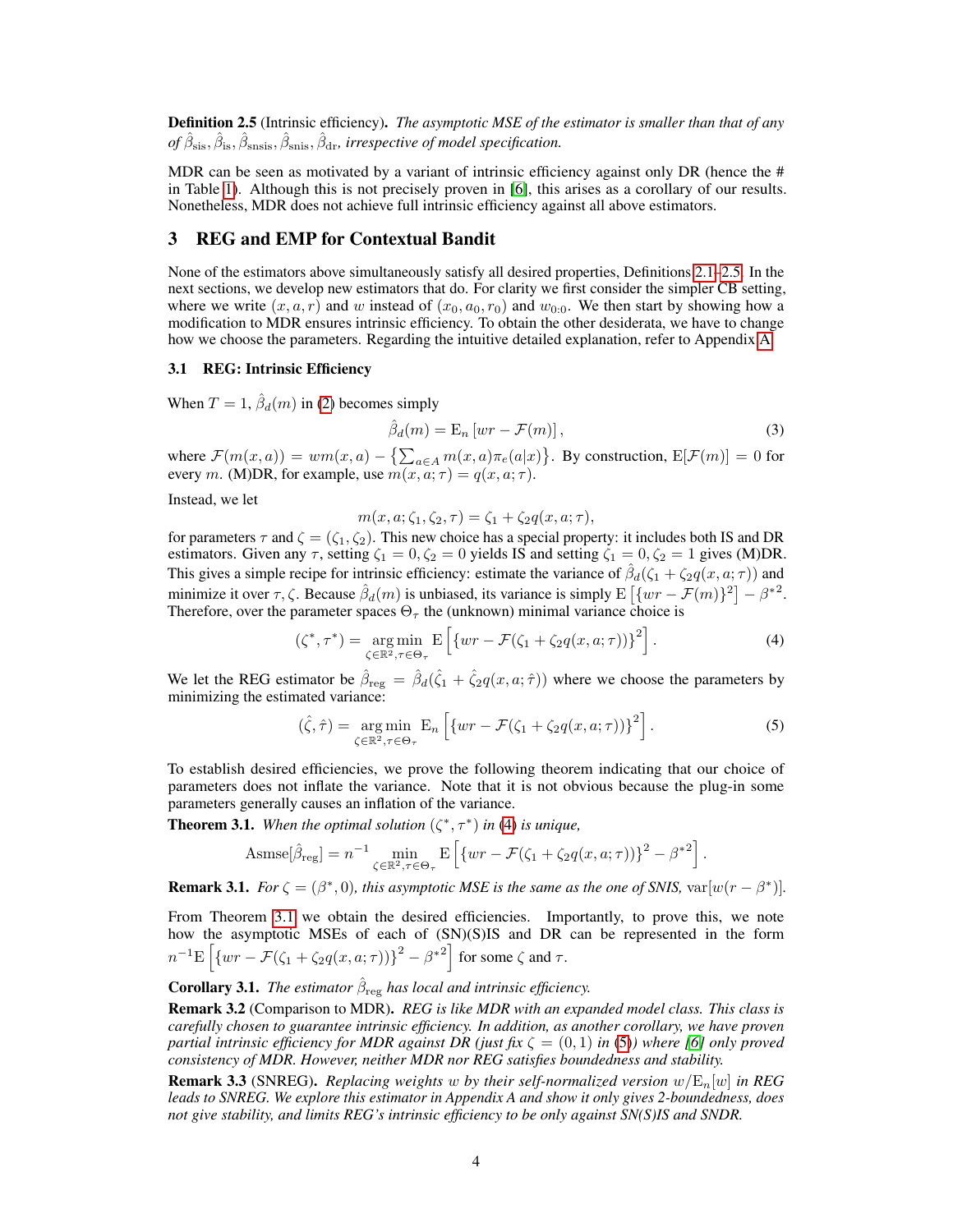#### 3.2 EMP: Intrinsic Efficiency, Boundedness, and Stability

We next construct an estimator satisfying intrinsic efficiency as well as boundedness and stability. The key idea is to use empirical likelihood to choose the parameters [\[29](#page-9-10)[–31\]](#page-9-11). Empirical likelihood is a nonparametric MLE commonly used in statistics [\[21\]](#page-9-12). We consider the control variate  $m(x, a; \xi; \tau)$  =  $\xi + q(x, a; \tau)$  with parameters  $\xi, \tau$  and  $q(x, a; \tau) = t(x, a)^\top \tau$ , where  $t(x, a)$  is a  $d_\tau$ -dimensional vector of linear independent basis functions not including a constant. Then, an estimator for  $\beta$  is defined as

<span id="page-4-0"></span>
$$
\hat{\beta}_{\text{emp}} = \mathbf{E}_n \left[ \hat{c}^{-1} \hat{\kappa}(x, a) \pi_e(a|x) r \right], \quad \text{where}
$$
\n
$$
\hat{\kappa}(x, a) = \{ \pi_b(a|x) [1 + \mathcal{F}(m(x, a; \hat{\xi}, \hat{\tau}))] \}^{-1}, \quad \hat{c} = \mathbf{E}_n \left[ \{ 1 + \mathcal{F}(m(x, a; \hat{\xi}, \hat{\tau})) \}^{-1} \right],
$$
\n
$$
\hat{\xi}, \hat{\tau} = \underset{\xi \in \mathbb{R}, \tau \in \Theta_{\tau}}{\arg \max} \mathbf{E}_n [\log \{ 1 + \mathcal{F}(m(x, a; \xi, \tau)) \}].
$$
\n(6)

This is motivated by solving the dual problem of the following optimization problem formulated by the empirical likelihood:

$$
\max_{\kappa} \sum_{i=1}^{n} \log \kappa^{(i)}, \text{ s.t.} \sum_{i=1}^{n} \kappa^{(i)} \pi_b(a^{(i)} | x^{(i)}) = 1, \sum_{i=1}^{n} \kappa^{(i)} \pi_b(a^{(i)} | x^{(i)}) \mathcal{F}(m(x^{(i)}, a^{(i)}; \xi, \tau)) = 0.
$$

The objective in an optimization problem [\(6\)](#page-4-0) is a convex function; therefore, it is easy to solve. Then, the estimator  $\hat{\beta}_{\text{emp}}$  has all the desirable finite-sample and asymptotic properties.

**Lemma 3.1.** *The estimator*  $\hat{\beta}_{emp}$  *satisfies 1-boundedness and stability.* 

<span id="page-4-1"></span>**Theorem 3.2.** *The estimator*  $\hat{\beta}_{emp}$  *has local and intrinsic efficiency, and* 

$$
\text{Assmse}[\hat{\beta}_{\text{emp}}] = n^{-1} \min_{\zeta \in \mathbb{R}, \tau \in \mathbb{R}^{d_{\tau}}} \mathbf{E}\left[\left\{ wr - \mathcal{F}(\zeta + q(x, a; \tau))\right\}^{2} - \beta^{*2}\right].\tag{7}
$$

Here, we have assumed the model is linear in  $\tau$ . Without this assumption, Theorem [3.2](#page-4-1) may not hold. In the following section, we consider how to relax this assumption while maintaining local and intrinsic efficiency.

### <span id="page-4-2"></span>3.3 Practical REG and EMP

While REG and EMP have desirable theoretical properties, both have some practical issues. First, for REG, the optimization problem in [\(5\)](#page-3-3) may be non-convex if  $q(x, a; \tau)$  is not linear in  $\tau$ , as is the case in our experiment in Sec. [5.1](#page-6-0) where we use a logistic model with 216 parameters. (The same issue exists for MDR.) Similarly, EMP estimator has the problem that there is no theoretical guarantee for intrinsic efficiency when  $q(x, a; \tau)$  is not linear in  $\tau$ . Therefore, we suggest the following unified practical approach to selecting  $\tau$  in a way that maintains the desired properties.

First, we estimate a parameter  $\tau$  in  $q(x, a; \tau)$  as in DM to obtain  $\hat{\tau}$ , which we assume has a limit,  $\hat{\tau} \stackrel{p}{\to} \tau^{\dagger}$ . Then, we consider solving the following optimization problems instead of [\(5\)](#page-3-3) and [\(6\)](#page-4-0) for REG and EMP, respectively

$$
\hat{\zeta} = \underset{\zeta \in \mathbb{R}^2}{\arg \min} \mathbf{E}_n \left[ \{ wr - \mathcal{F}(m(x, a; \zeta, \hat{\tau})) \}^2 \right], \ \hat{\xi} = \underset{\xi \in \mathbb{R}^2}{\arg \max} \mathbf{E}_n [\log \{ 1 + \mathcal{F}(m(x, a; \xi, \hat{\tau})) \}],
$$

where  $m(x, a; \zeta, \hat{\tau}) = \zeta_1 + \zeta_2 q(x, a; \hat{\tau})$  or  $m(x, a; \xi, \hat{\tau}) = \zeta_1 + \zeta_2 q(x, a; \hat{\tau})$ . This is a convex optimization problem with two dimensional parameters; thus, it is easy to solve.

Here, the asymptotic MSE of practical  $\hat{\beta}_{\text{reg}}$  and  $\hat{\beta}_{\text{emp}}$  are as follows.

**Theorem 3.3.** The above plug-in- $\tau$  versions of  $\hat{\beta}_{\text{reg}}$  and  $\hat{\beta}_{\text{emp}}$  still satisfy local and intrinsic efficiency, and  $\hat{\beta}_\text{emp}$  satisfies 1-boundedness and partial stability. Their asymptotic MSEs are

$$
n^{-1} \min_{\zeta \in \mathbb{R}^2} \mathbb{E}\left[\left\{ wr - \mathcal{F}(\zeta_1 + \zeta_2 q(x, a; \tau^{\dagger})) \right\}^2 - \beta^{*2} \right].
$$
 (8)

As a simple extension, we may consider multiple models for the Q-function. E.g, we can have two models  $q_1(x, a; \tau_1)$  and  $q_2(x, a; \tau_1)$  and let  $m(x, a; \zeta, \hat{\tau}) = \zeta_1 + \zeta_2 q_1(x, a; \hat{\tau}_1) + \zeta_3 q_2(x, a; \hat{\tau}_2)$ . Our results easily extend to provide intrinsic efficiency with respect to DR using any of these models.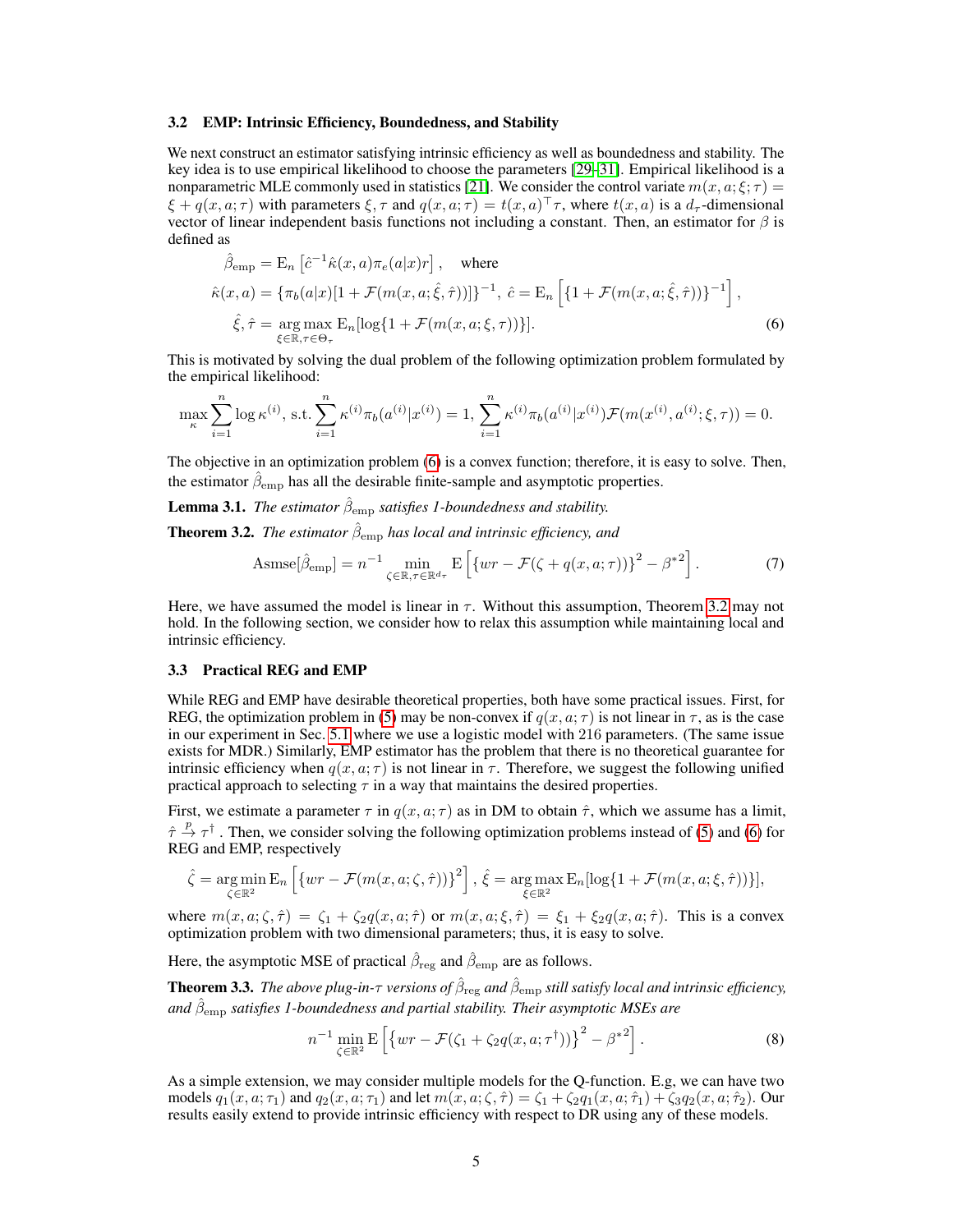## 4 REG and EMP for Reinforcement learning

We next present how REG and EMP extend to the RL setting. Some complications arise because of the multi-step horizon. For example, IS and SIS are different as opposed to the case  $T = 1$ .

#### 4.1 REG for RL

We consider an extension of REG to a RL setting. First, we derive the variance of  $\hat{\beta}_d(\{m_t\}_{t=0}^{T-1})$ . **Theorem 4.1.** *The variance of*  $\hat{\beta}_d({m_t}_{t=0}^{T-1})$  *is*  $n^{-1}E[v({m_t}_{t=0}^{T-1})]$ *, where*  $v({m_t}_{t=0}^{T-1})$  *is*  $\sum^{T-1}$  $t=0$  $\gamma^{2t} \omega_{0:t-1}^2$ var  $\Bigg($ E[  $\sum^{T-1}$  $k = t$  $\gamma^{k-t} \omega_{t:k} r_{k-t}|{\cal H}_t] \sqrt{ }$  $\omega_{t:t} m_t(x_t, a_t) - \sum$ a∈A  $m_t(x_t, a)\pi_e(a|x_t)$  $\mathcal{L}$  $|\mathcal{H}_{t-1}|$  $\setminus$ (9)

<span id="page-5-0"></span>.

To derive REG, we consider the class of estimators  $\hat{\beta}_d(\{m_t\}_{t=0}^{T-1})$  where  $m_t$  is  $m_t(x_t, a_t; \zeta) =$  $\zeta_{1t} + \zeta_{2t} q(x_t, a_t; \hat{\tau})$  for all  $0 \le t \le T - 1$ . Then, we define an estimator  $\hat{\zeta}$  and the optimal  $\zeta^*$  as

$$
\hat{\zeta} = \underset{\zeta \in \mathbb{R}^2}{\arg \min} \mathcal{E}_n[v(\{m_t(x_t, a_t; \zeta)\}_{t=0}^{T-1})], \quad \zeta^* = \underset{\zeta \in \mathbb{R}^2}{\arg \min} \mathcal{E}[v(\{m_t(x_t, a_t; \zeta)\}_{t=0}^{T-1})]. \tag{10}
$$

REG is then defined as  $\hat{\beta}_{\text{reg}}^{T-1} = \hat{\beta}_d(\{\hat{\zeta}_{1t} + \hat{\zeta}_{2t}q(x, a; \hat{\tau})\}_{t=0}^{T-1})$ , where following our discussion in Section [3.3,](#page-4-2)  $\hat{\tau}$  is given by fitting as in DM/DR. Theoretically, we could also choose  $\tau$  to minimize eq. [\(9\)](#page-5-0), but that can be computationally intractable.

A similar argument to that in Section [3.1](#page-3-4) shows that a data-driven parameter choice induces no inflation in asymptotic MSE. Therefore, the asymptotic MSE of the estimator  $\hat{\beta}_\text{reg}$  is minimized among the class of estimators  $\hat{\beta}_d(\{\zeta_{1t} + \zeta_{2t}q(x_t, a_t; \hat{\tau})\}_{t=0}^{T-1})$ ). This implies that the asymptotic MSE of  $\hat{\beta}_{reg}$  is smaller than  $\hat{\beta}_{sis}$  and  $\hat{\beta}_{dr}$  because  $\hat{\beta}_{sis}$  corresponds to the case  $\zeta_t = (0,0)$  and  $\hat{\beta}_{dr}$ corresponds to the case  $\zeta_t = (0,1)$ . In addition, we can prove that the estimator  $\hat{\beta}_{reg}^{T-1}$  is more efficient than  $\hat{\beta}_{\text{snsis}}$ . To prove this, we introduce the following lemma. Lemma 4.1.

$$
\text{Assmse}[\hat{\beta}_{\text{snis}}] = n^{-1} \sum_{t=0}^{T-1} \mathrm{E}\left[\gamma^{2t} \omega_{0:t-1}^2 \mathrm{var}\left(\omega_{t:t} \left(\mathrm{E}\left[\sum_{k=t}^{T-1} \gamma^{k-t} \omega_{t+1:k} r_{k-t} | \mathcal{H}_t\right] - \beta_t^*\right) | \mathcal{H}_{t-1}\right)\right],
$$

*where*  $\beta_t^* = \mathbb{E}[\omega_{0:t}r_t]$ *.* 

We note that setting  $\zeta_t = (\beta_t^*, 0)$  in eq. [\(9\)](#page-5-0) recovers the above. This suggests the following theorem. **Theorem 4.2.** *The estimator*  $\hat{\beta}_{\text{reg}}^{T-1}$  *is locally and intrinsically efficient.* 

Remark 4.1. *Practically, when the horizon is long, there may be too many parameters to optimize, which can causes overfitting. That is, although there is no inflation in MSE asymptotically, there may be issues in finite samples. To avoid this problem, some constraint or regularization should be imposed on the parameters. Here we will consider the estimator*  $\hat{\beta}^k_{\text{reg}}$   $(0 \leq k \leq T-1)$  given by  $\hat{\beta}_d(\lbrace m_t(x_t, a_t; \hat{\zeta}) \rbrace_{t=0}^{T-1})$  for the constrained control variates:

$$
m_t(x_t, a_t; \zeta) = \begin{cases} \zeta_{t1} + \zeta_{t2} q(x_t, a_t; \hat{\tau}) \ (0 \le t < k), \\ \zeta_{k1} + \zeta_{k2} q(x_t, a_t; \hat{\tau}) \ (k \le t \le T - 1). \end{cases}
$$

The estimator  $\hat{\beta}_{\text{reg}}^{T-1}$  corresponds to the originally introduced estimator. We can also obtain theoretical guarantees of  $\hat{\beta}^k_{\text{reg}}$  for  $k \neq T-1$ . For details, see Appendix C.

#### 4.2 EMP for RL

First, we define a control variate:

$$
g(\mathcal{D}_{x,a};\xi,\hat{\tau}) = \sum_{t=0}^{T-1} \gamma^t \left( \omega_{0:t} m_t(x_t, a_t; \xi, \hat{\tau}) - \omega_{0:t-1} \left\{ \sum_{a \in A} m_t(x_t, a; \xi, \hat{\tau}) \pi_e(a|x_t) \right\} \right).
$$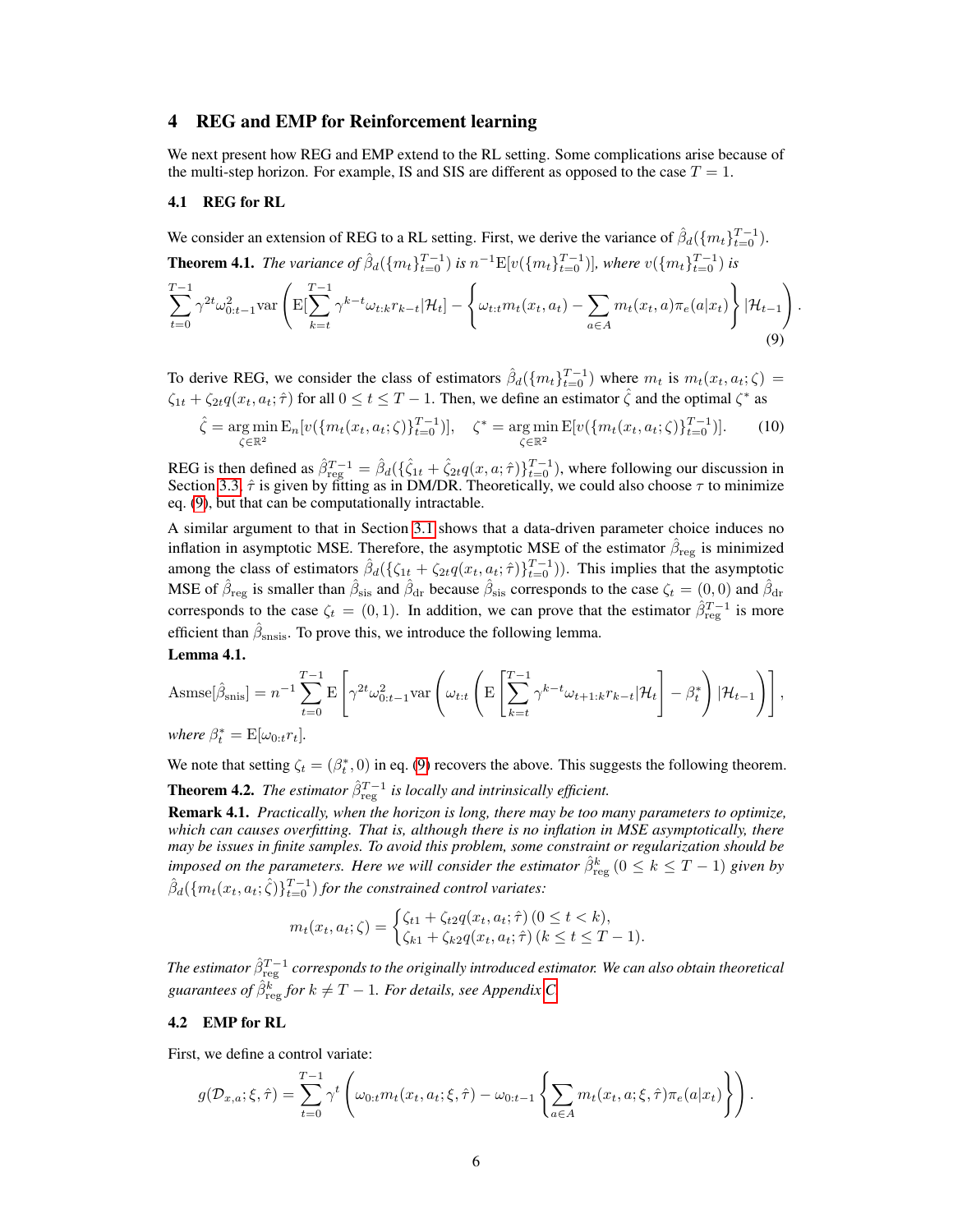| Behavior policy       | DM1   | DM <sub>2</sub> | IS   | <b>SNIS</b> | DR   | <b>MDR</b> | <b>REG</b> | <b>EMP</b> |
|-----------------------|-------|-----------------|------|-------------|------|------------|------------|------------|
| $0.7\pi_d + 0.3\pi_u$ | 18.1  | 12.2            | 6.7  | 4.0         | 3.0  | 3.8        | 2.8        | 2.8        |
| $0.4\pi_d + 0.6\pi_u$ | 49.2  | 30.5            | 12.0 | 5.6         | 5.0  | 5.3        | 4.4        | 4.4        |
| $0.0\pi_d + 1.0\pi_u$ | 128.6 | 71.7            | 26.0 | 12.7        | 18.0 | 14.4       | 13.6       | 13.7       |

Table 3: Pageblock ( $RMSE \times 1000$ )

<span id="page-6-1"></span>Table 2: SatImage ( $RMSE \times 1000$ )

| Behavior policy       | DM1  | DM <sub>2</sub> | IS   | <b>SNIS</b> | DR  | <b>MDR</b> | <b>REG</b> | EMP |
|-----------------------|------|-----------------|------|-------------|-----|------------|------------|-----|
| $0.7\pi_d + 0.3\pi_u$ | 21.8 | 2.6             | 8.5  | 3.4         | 1.4 | 2.3        |            | 1.4 |
| $0.4\pi_d + 0.6\pi_u$ | 32.4 | 5.6             | 13.4 | 4.0         | 2.7 | 3.4        | 2.5        | 2.4 |
| $0.0\pi_d + 1.0\pi_u$ | 62.0 | 16.0            | 27.2 | 6.5         | 7.2 | 6.4        | 4.9        | 4.9 |

<span id="page-6-2"></span>Table 4: PenDigits ( $RMSE \times 1000$ )

| Behavior policy                                                         | DM1                 | DM2                 | 1S                  | <b>SNIS</b>       | DR          | <b>MDR</b> | <b>REG</b>        | EMP               |
|-------------------------------------------------------------------------|---------------------|---------------------|---------------------|-------------------|-------------|------------|-------------------|-------------------|
| $0.7\pi_d + 0.3\pi_u$<br>$0.4\pi_d + 0.6\pi_u$<br>$0.0\pi_d + 1.0\pi_u$ | 8.1<br>19.4<br>58.6 | 8.2<br>17.4<br>56.0 | 6.1<br>10.7<br>29.6 | 2.8<br>3.9<br>9.9 | 1.5<br>11.1 | 3.4<br>9.4 | 1.4<br>2.1<br>9.4 | 1.4<br>2.0<br>9.5 |

By setting  $m_t(x_t, a_t; \xi, \hat{\tau}) = \xi_{1t} + \xi_{2t} q(x_t, a_t; \hat{\tau})$ , define  $\hat{\xi}$ ;

$$
\hat{\xi}(\hat{\tau}) = \underset{\xi \in \mathbb{R}^2}{\arg \max} \mathbf{E}_n[\log\{1 + g(\mathcal{D}_{x,a}; \xi, \hat{\tau})\}].
$$

Then, an estimator  $\hat{\beta}_{emp}^{T-1}$  is defined as

$$
\hat{\beta}_{\rm emp}^{T-1} = \mathbf{E}_n \left[ \sum_{t=0}^{T-1} \omega_{0:t} \gamma^t r_t \frac{\hat{c}^{-1}}{1 + g(\mathcal{D}_{x,a}; \hat{\xi}, \hat{\tau})} \right], \, \hat{c} = \mathbf{E}_n \left[ \frac{1}{1 + g(\mathcal{D}_{x,a}; \hat{\xi}, \hat{\tau})} \right].
$$

This estimator has the same efficiencies as  $\hat{\beta}_{\text{reg}}^{T-1}$  because the asymptotic MSE is the same. Importantly, the estimator  $\hat{\beta}_{\rm emp}^{T-1}$  also satisfies a 1-boundedness and stability.

**Theorem 4.3.** *The asymptotic MSE of the estimator*  $\hat{\beta}_{emp}^{T-1}$  *is the same as that of*  $\hat{\beta}_{reg}^{T-1}$ *. Hence, it is also locally and intrinsically efficient. It also satisfies 1-boundeness and stability.*

## 5 Experiments

#### <span id="page-6-0"></span>5.1 Contextual Bandit

We evaluate the OPE algorithms using the standard classification data-sets from the UCI repository. Here, we follow the same procedure of transforming a classification data-set into a contextual bandit data set as in [\[5,](#page-8-4) [6\]](#page-8-13). Additional details of the experimental setup are given in Appendix E.

We first split the data into training and evaluation. We make a deterministic policy  $\pi_d$  by training a logistic regression classifier on the training data set. Then, we construct evaluation and behavior policies as mixtures of  $\pi_d$  and the uniform random policy  $\pi_u$ . The evaluation policy  $\pi_e$  is fixed at  $0.9\pi_d + 0.1\pi_u$ . Three different behavior policies are investigated by changing a mixture parameter.

Here, we compare the (practical) REG and EMP with DM, SIS, SNIS, DR, and MDR on the evaluation data set. First, two Q-functions  $\hat{q}_1(x, a), \hat{q}_2(x, a)$  are constructed by fitting a logistic regression in two ways with a  $l1$  or  $l2$  regularization term. We refer them as DM1 and DM2. Then, in DR, we use a mixture of Q-functions  $0.5\hat{q}_1 + 0.5\hat{q}_2$  as  $m(x, a)$ . For MDR, we use a logistic function as  $m(x, a)$  and we use SGD to solve the resulting non-convex high-dimensional optimization (e.g., for SatImage we have 6(number of actions)  $\times$  36(number of covariates) parameters). We use  $m(x, a; \zeta) = \zeta^{\top}(1, \hat{q}_1, \hat{q}_2)$  in REG and  $m(x, a; \xi) = \xi^{\top}(1, \hat{q}_1, \hat{q}_2)$  in EMP.

The resulting estimation RMSEs (root mean square error) over 200 replications of each experiment are given in Tables [2–](#page-6-1)[4,](#page-6-2) where we highlight in bold the best two methods in each case. We first find that REG and EMP generally have overall the best performance. Second we see that this arises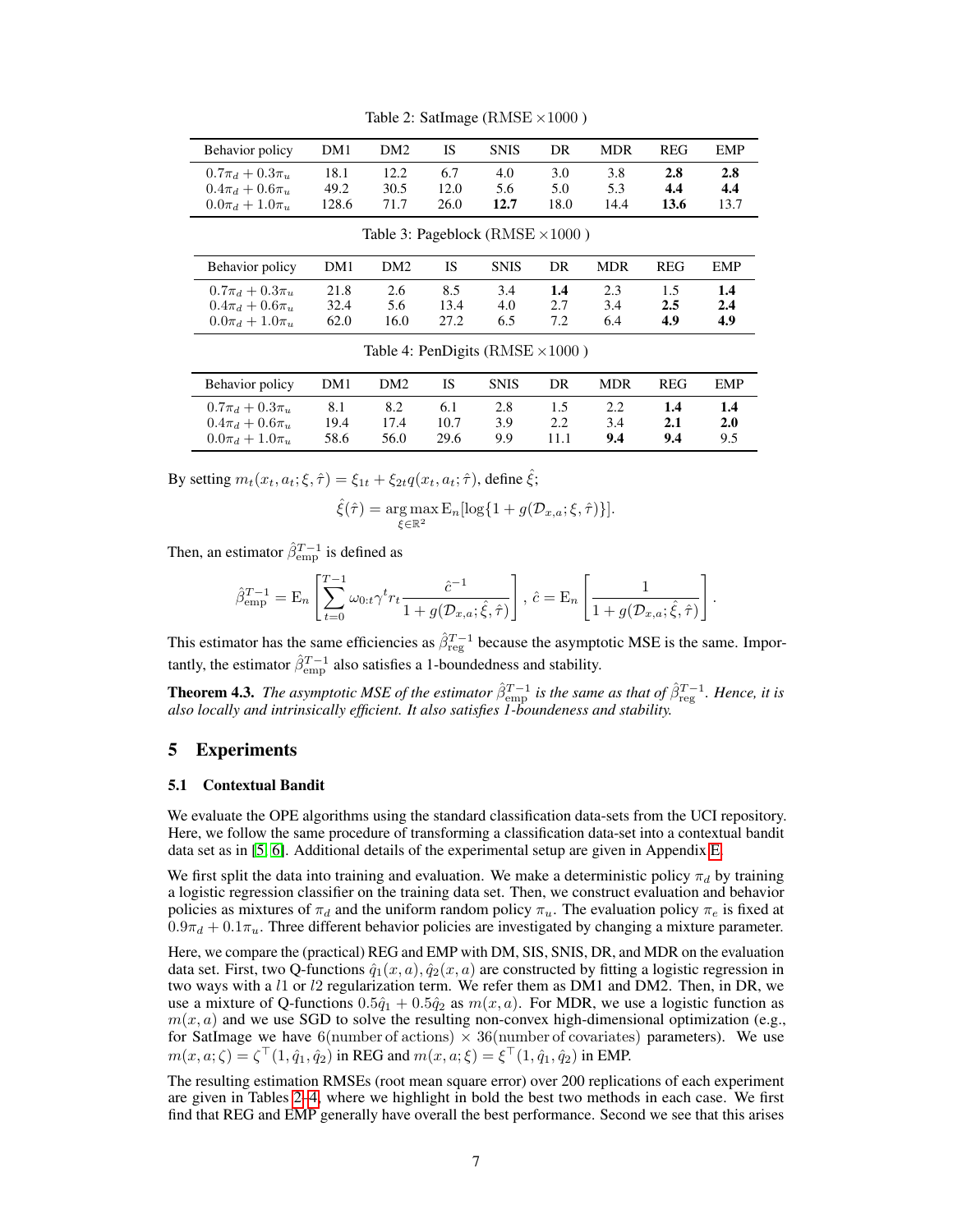| Size                         | DM   | <b>SIS</b> | <b>SNSIS</b>                  | DR   | MDR        | REG     | <b>EMP</b> |  |  |
|------------------------------|------|------------|-------------------------------|------|------------|---------|------------|--|--|
| 250                          | 2.9  | 0.64       | 0.49                          | 0.17 | 0.28       | 0.09    | 0.09       |  |  |
| 500                          | 2.8  | 0.53       | 0.34                          | 0.11 | 0.21       | 0.06    | 0.06       |  |  |
| 750                          | 2.6  | 0.39       | 0.29                          | 0.09 | 0.14       | 0.05    | 0.05       |  |  |
|                              |      |            | Table 6: Cliff Walking (RMSE) |      |            |         |            |  |  |
| Size                         | DM   | <b>SIS</b> | <b>SNSIS</b>                  | DR.  | <b>MDR</b> | REG     | <b>EMP</b> |  |  |
| 1000                         | 7.7  | 3.6        | 2.9                           | 2.5  | 2.3        | 2.1     | 2.1        |  |  |
| 2000                         | 6.0  | 3.2        | 2.4                           | 2.3  | 2.2        | 1.6     | 1.5        |  |  |
| 3000                         | 6.8  | 3.1        | 2.2                           | 2.2  | 2.0        | $1.2\,$ | 1.1        |  |  |
| Table 7: Mountain Car (RMSE) |      |            |                               |      |            |         |            |  |  |
| Size                         | DM   | <b>SIS</b> | <b>SNSIS</b>                  | DR   | MDR        | REG     | EMP        |  |  |
| 1000                         | 9.8  | 4.2        | 3.7                           | 1.9  | 1.9        | 1.7     | 1.7        |  |  |
| 2000                         | 10.6 | 3.3        | 2.9                           | 1.6  | 1.6        | $1.2\,$ | 1.2        |  |  |
| 3000                         | 8.2  | 2.4        | 1.8                           | 1.4  | 1.5        | 1.0     | 1.0        |  |  |

<span id="page-7-1"></span><span id="page-7-0"></span>Table 5: Windy GridWorld (RMSE)

because they achieve similar RMSE to SNIS when SNIS performs well and similar RMSE to (M)DR when (M)DR performs well, which is thanks to the intrinsic efficiency property. Whereas REG's and EMP's intrinsic efficiency is visible, MDR still often does slightly worse than DR despites its partial intrinsic efficiency, which can be attributed to optimizing too many parameters leading to overfitting in the sample size studied.

## 5.2 Reinforcement Learning

We next compare the OPE algorithms in three standard RL setting from OpenAI Gym [\[3\]](#page-8-14): Windy GridWorld, Cliff Walking, and Mountain Car. For further detail on each see Appendix E. We again split the data into training and evaluation. In each setting we consider varying evaluation dataset sizes. In each setting, a policy  $\pi_d$  is computed as the optimal policy based on the training data using Q-learning. The evaluation policy  $\pi_e$  is then set to be  $(1-\alpha)\pi_d + \alpha\pi_u$ , where  $\alpha = 0.1$ . The behavior policy is defined similarly with  $\alpha = 0.2$  for Windy GridWorld and Cliff Walking and with  $\alpha = 0.15$ for Mountain Car. We set the discounting factor to be 1.0 as in [\[6\]](#page-8-13).

We compare the (practical) REG, EMP with  $k = 2$  with DM, SIS, SNSIS, DR, MDR on the evaluation data set generated by a behavior policy. A Q-function model is constructed using an off-policy TD learning [\[27\]](#page-9-7). This is used in DM, DR, REG, and EMP. For MDR, we use a linear function for  $m(x, a)$  in order to enable tractable optimization given the many parameters due to long horizons.

We report the resulting estimation RMSEs over 200 replications of each experiment in Tables [5](#page-7-0)[–7.](#page-7-1) We find that the modest benefits we gained in one time step in the CB setting translate to significant outright benefits in the longer horizon RL setting. REG and EMP consistently outperform other methods. Their RMSEs are indistinguishable except for one setting where EMP has slightly better RMSE. These results highlight how the theoretical properties of intrinsic efficiency, stability, and boundedness can translate to improved performance in practice.

## 6 Conclusion and Discussion

We studied various desirable properties for OPE in CB and RL. Finding that no existing estimator satisfies all of them, we proposed two new estimators, REG and EMP, that satisfy consistency, local efficiency, intrinsic efficiency, 1-boundedness, and stability. These theoretical properties also translated to improved comparative performance in a variety of CB and RL experiments.

In practice, there may be additional modifications that can further improve these estimators. For example, [\[32,](#page-9-1) [35\]](#page-9-13) propose hybrid estimators that blend or switch to DM when importance weights are very large. This reportedly works very well in practice but may make the estimator inconsistent under misspecification unless blending vanishes with  $n$ . In this paper, we focused on consistent estimators. Also these do not satisfy intrinsic efficiency, 1-boudedness, or stability. Achieving these properties with blending estimators remains an important next step.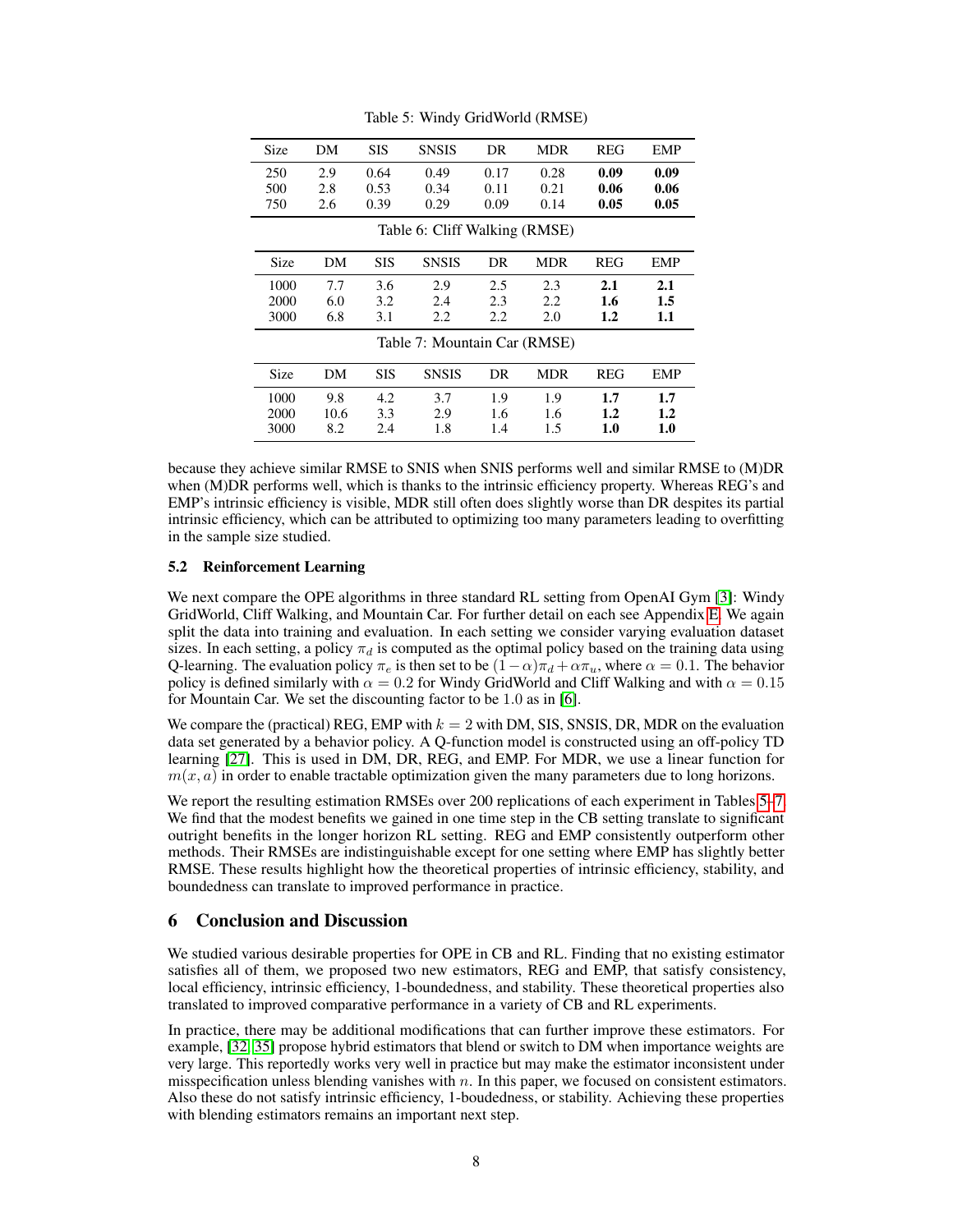## Acknowledgements

This material is based upon work supported by the National Science Foundation under Grant No. 1846210.

## References

- <span id="page-8-7"></span>[1] A. Bennett and N. Kallus. Policy evaluation with latent confounders via optimal balance. In *Advances in Neural Information Processing Systems*, 2019.
- [2] C. G. Bowsher and P. S. Swain. Identifying sources of variation and the flow of information in biochemical networks. *Proceedings of the National Academy of Sciences*, 109, 2012.
- <span id="page-8-14"></span>[3] G. Brockman, V. Cheung, L. Pettersson, J. Schneider, J. Schulman, J. Tang, , and W. Zaremba. Openai gym. *arXiv preprint arXiv:1606.01540, 2016*.
- <span id="page-8-12"></span>[4] W. Cao, A. A. Tsiatis, and M. Davidian. Improving efficiency and robustness of the doubly robust estimator for a population mean with incomplete data. *Biometrika*, 96:723–734, 2009.
- <span id="page-8-4"></span>[5] M. Dudík, D. Erhan, J. Langford, and L. Li. Doubly robust policy evaluation and optimization. *Statistical Science*, 29:485–511, 2014.
- <span id="page-8-13"></span>[6] M. Farajtabar, Y. Chow, and M. Ghavamzadeh. More robust doubly robust off-policy evaluation. *In Proceedings of the 35th International Conference on Machine Learning*, pages 1447–1456, 2018.
- <span id="page-8-0"></span>[7] N. Jiang and L. Li. Doubly robust off-policy value evaluation for reinforcement learning. *In Proceedings of the 33rd International Conference on International Conference on Machine Learning-Volume*, pages 652–661, 2016.
- <span id="page-8-8"></span>[8] N. Kallus. Balanced policy evaluation and learning. In *Advances in Neural Information Processing Systems*, pages 8895–8906, 2018.
- <span id="page-8-9"></span>[9] N. Kallus. Discussion: "entropy learning for dynamic treatment regimes". *Statistica Sinica*, 29 (4):1697–1705, 2019.
- <span id="page-8-10"></span>[10] N. Kallus and M. Uehara. Double reinforcement learning for efficient off-policy evaluation in markov decision processes. *arXiv preprint arXiv:1908.08526*, 2019.
- <span id="page-8-11"></span>[11] N. Kallus and M. Uehara. Efficiently breaking the curse of horizon: Double reinforcement learning in infinite-horizon processes. *arXiv preprint arXiv:1909.05850*, 2019.
- <span id="page-8-6"></span>[12] J. D. Y. Kang and J. L. Schafer. Demystifying double robustness: A comparison of alternative strategies for estimating a population mean from incomplete data. *Statistical Science*, 22: 523–539, 2007.
- <span id="page-8-1"></span>[13] L. Li, R. Munos, and C. Szepesvari. Toward minimax off-policy value estimation. *In Proceedings of the 18th International Conference on Artificial Intelligence and Statistics*, pages 608–616, 2015.
- [14] Q. Liu, L. Li, Z. Tang, and D. Zhou. Breaking the curse of horizon: Infinite-horizon off-policy estimation. In *Advances in Neural Information Processing Systems 31*, pages 5356–5366. 2018.
- <span id="page-8-2"></span>[15] A. R. Mahmood, H. P. van Hasselt, and R. S. Sutton. Weighted importance sampling for off-policy learning with linear function approximation. In *Advances in Neural Information Processing Systems 27*, pages 3014–3022. 2014.
- <span id="page-8-5"></span>[16] T. Mandel, Y. Liu, S. Levine, E. Brunskill, and Z. Popovic. Off-policy evaluation across representations with applications to educational games. *In Proceedings of the 13th International Conference on Autonomous Agentsand Multi-agent Systems*, page 1077–1084, 2014.
- <span id="page-8-3"></span>[17] R. Munos, T. Stepleton, A. Harutyunyan, and M. Bellemare. Safe and efficient off-policy reinforcement learning. In *Advances in Neural Information Processing Systems 29*, pages 1054–1062. 2016.